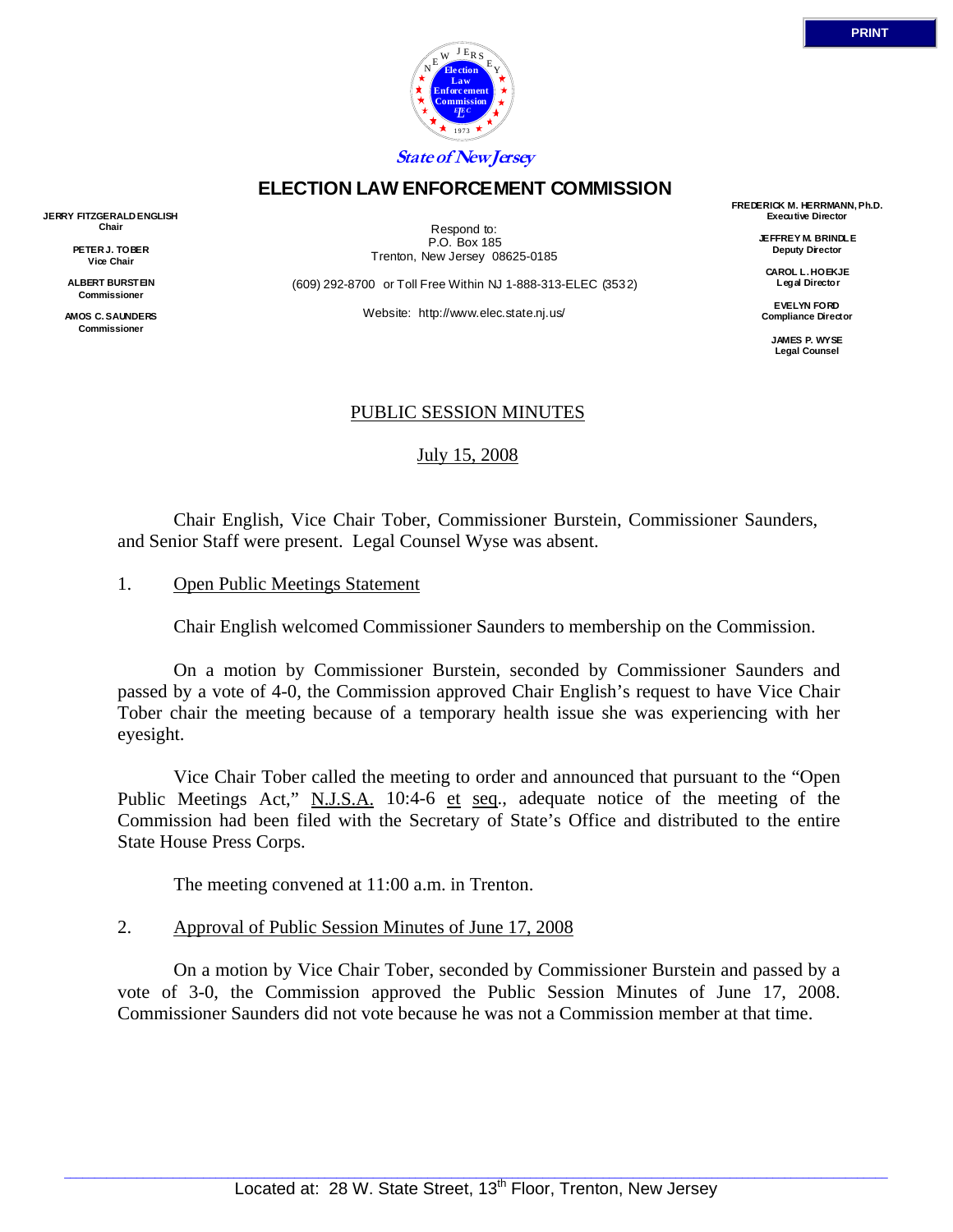#### 3. Executive Director's Report

#### A. Fiscal Year 2009 budget

 Executive Director Herrmann reported that ELEC's operating budget for the new fiscal year will be \$4.6 million and that the amount represents a five percent cut of \$250,000 from the Commission's adjusted appropriation of \$4.9 million for Fiscal Year 2008. The Executive Director noted that the original budget recommendation was to cut \$750,000 and that \$500,000 was restored by the end of the budgetary process. According to Executive Director Herrmann, the restoration came in three areas:

- \$200,000 for staff;
- \$50,000 for supplies; and,
- \$250,000 for the computer, telephones, and postage.

 He added that the administrative budget of \$600,000 for the Gubernatorial Public Financing Program remains reduced by 20 percent to \$480,000. Executive Director Herrmann stated that it is a very tight budget in an extremely difficult fiscal environment, but staff is confident that with careful planning the Commission will be able to perform its many responsibilities.

## B. Legislative Developments

 The Executive Director indicated that on June 19, 2008, he attended the Assembly Budget Committee meeting at which A-100 (Greenwald/Handlin/ Johnson/Huttle), the 2009 Clean Elections Pilot Project bill, was scheduled to be heard. Executive Director Herrmann mentioned that the bill was held. Moreover, he said, it continues to provide that the Legislature shall appropriate the sums necessary to carry out its provisions, which expand this experiment in public financing to eight legislative districts for both the primary and general elections. Executive Director Herrmann said that according to the Asbury Park Press, the bill stalled in committee because "advocates and lawmakers . . . think \$150,000 isn't enough to fund campaigns in more competitive districts." He suggested that it still may be approved in the fall. The Executive Director added that language in the Appropriations Act supports the Pilot Project's implementation.

## C. Staff Activities

 Executive Director Herrmann announced that there are now 255 e-subscribers who are getting emails from the Commission on all press releases issued by ELEC. He noted that the media, good government groups, academics, and members of the public may sign up by going to the Commission's website. The Executive Director stated that this new program is an important communications tool, which expands access to the Commission's many activities.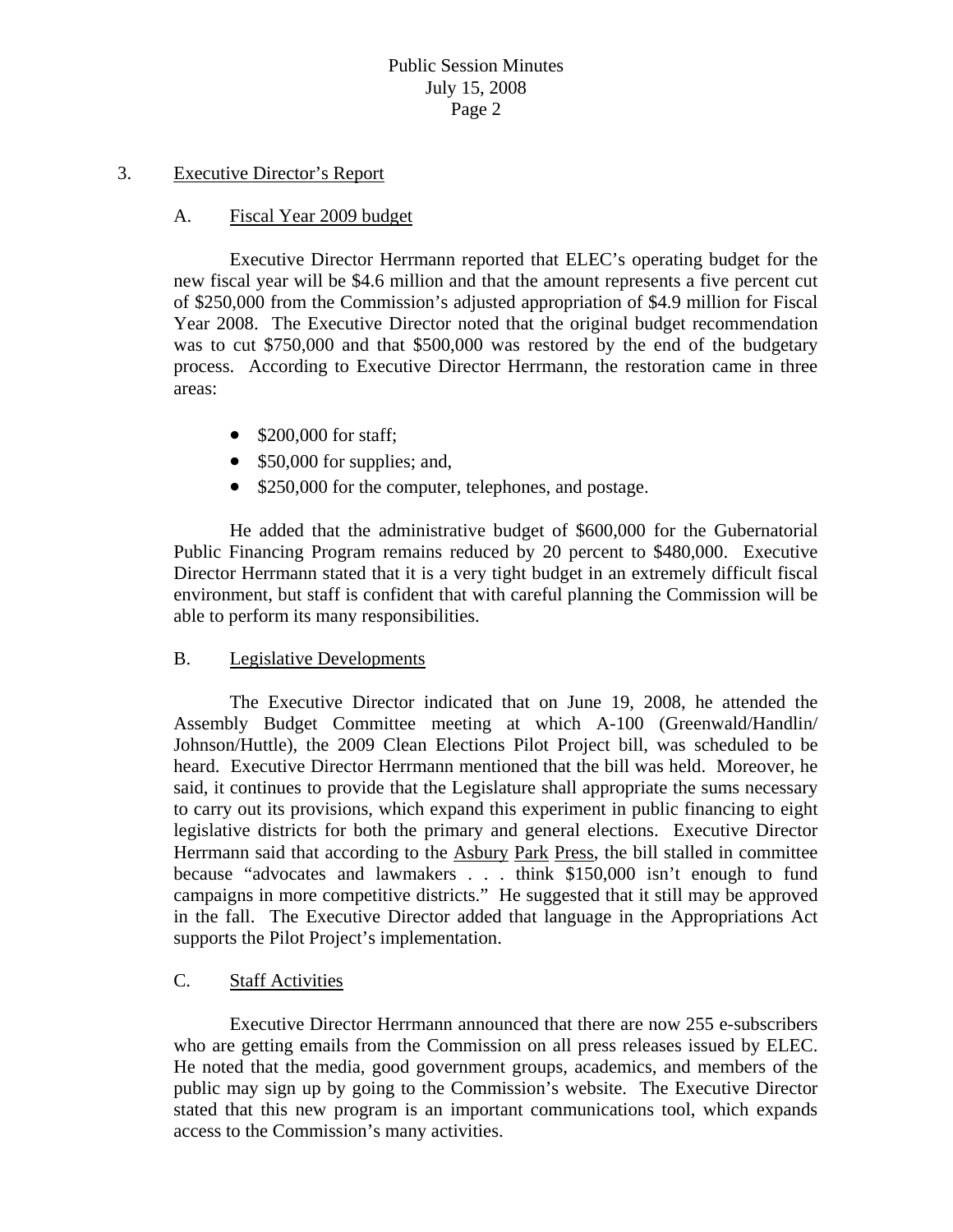#### D. Annual Northeastern Regional Conference on Lobbying (NORCOL)

 Executive Director Herrmann reported that this year's nuts and bolts session for the staffs of lobbying agencies in New England, the Middle Atlantic States, Delaware, Maryland, West Virginia, Kentucky, and Washington, D.C. is being held in Atlantic City on August  $12<sup>th</sup>$ . Executive Director Herrmann mentioned that Compliance Director Ford as NORCOL's President will be presiding and that he as NORCOL's Treasurer will also be in attendance and participating. Executive Director Herrmann added that he has prepared once again a publication, Lobbying in New Jersey 2008, which will be distributed on a CD to all attendees. He said that a draft copy of this document was sent to the Commissioners with the agenda mailing. The Executive Director thanked the various staff members who assisted him with this project, adding that details of the conference will be discussed at the September Commission meeting.

#### E. National Campaign Financing News

 The Executive Director advised the Commission that on June 26, 2008, the U.S. Supreme Court overturned in a five to four decision Section 319 of the Bipartisan Campaign Reform Act (BCRA) of 2002 also known as the McCain-Feingold Law. He noted that this Section, often referred to as the "millionaire's amendment," is triggered when a Congressional candidate spends a large amount of personal funds. The Executive Director informed the Commission that the candidate's opponent is then allowed to accept larger contributions than the law would normally allow. According to Executive Director Herrmann, the Court ruled in rejecting the Section that it "has never upheld the constitutionality of a law that imposes different contribution limits for candidates competing against each other." Further, he said, the majority agreed with the candidate challenging the Section that it "impermissibly burdens his First Amendment right to spend his own money for campaign speech."

 Executive Director Herrmann indicated that the Court disagreed with the Federal Election Commission's argument that the Section "is justified because it ameliorates the deleterious effects resulting from the tight limits federal election law places on individual campaign contributions." Executive Director Herrmann cautioned, however, that the Court's decision may obstruct New Jersey's proposed Clean Elections Pilot Program for 2009. He said that there may be an onerous parallel between allowing different contribution limits and providing Clean Elections rescue money. Executive Director Herrmann added that the so-called rescue money is given to a Clean candidate if he or she is outspent by an opponent or the target of an independent expenditure. According to the Executive Director, the Office of Legislative Services has been asked to provide an opinion on whether or not the decision undermines the program.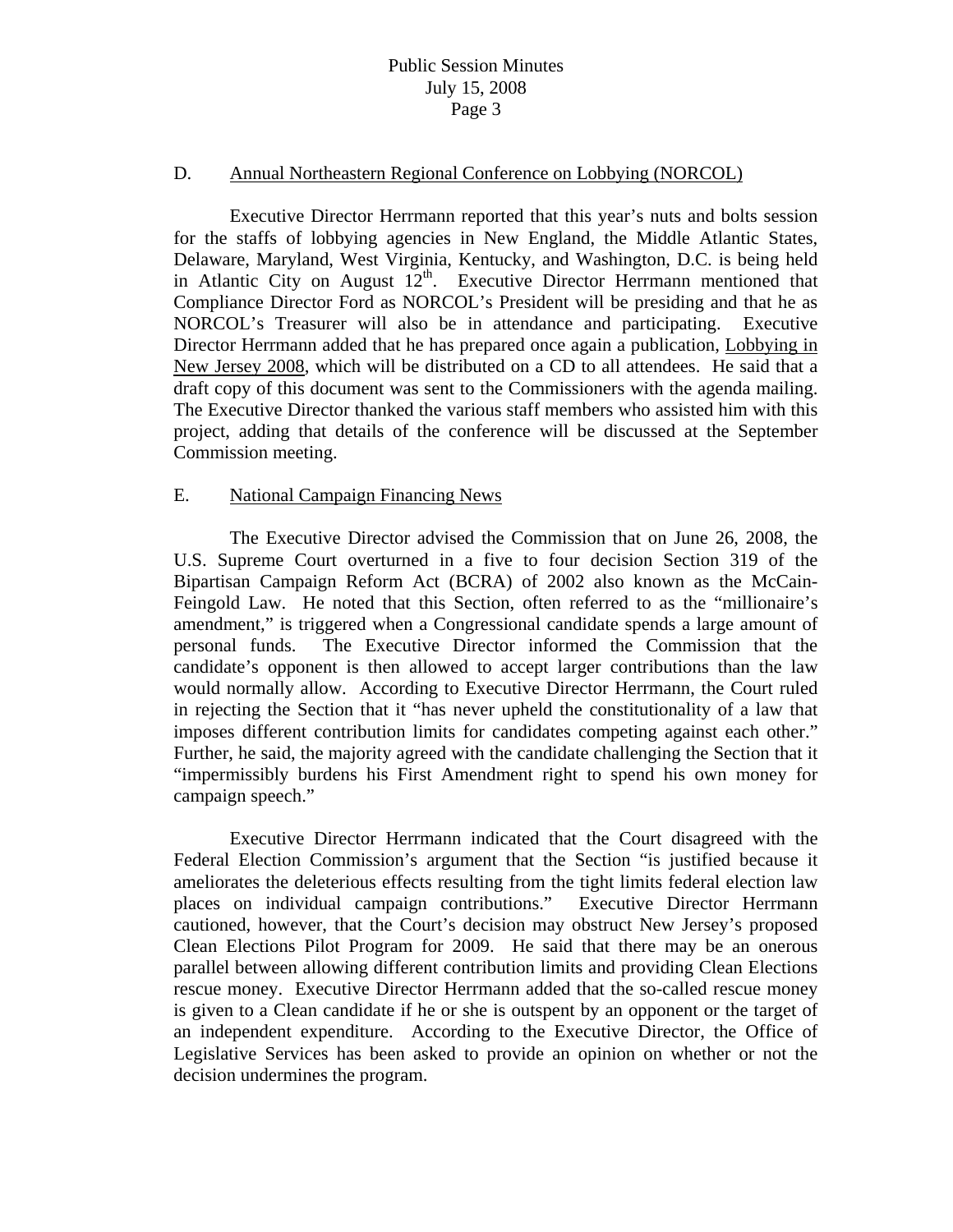## F. Pay-to-Play Court Case

 The Executive Director reported that on June 30, 2008, a unanimous State Appellate Court upheld the constitutionality of the Pay-to-Play Prohibition Law. He advised the Commission that in the law's first test in a State court, the Appellate Panel ruled that "the State's interest in 'insulat[ing] the negotiation and award of state contracts from political contributions that pose the risk of improper influence, purchase of access, or the appearance thereof[,]' is a 'sufficiently important interest' to justify a limitation upon political contributions." The Executive Director remarked that the judges agreed that the State can prohibit the giving of a contract worth more than \$17,500 to a vendor that has donated over \$300 to a gubernatorial candidate or any State of county political party committee within a specified period. Moreover, he said, the court found that the requested reimbursement of a contribution by the appellant fell outside the law's 30-day grace period. Executive Director Herrmann noted that the period is activated when the return of a contribution is received not when it is requested.

## G. Fall Meeting Schedule

- August 13, 2008 (reserved if a meeting is necessary);
- September 30, 2008 at 11:00 a.m. in Trenton;
- October 21, 2008 at 11:00 a.m. in Trenton; and,
- November 18, 2008 at 11:00 a.m. in Trenton.

## 4. Public Hearing on Proposed New Rules and Amendments

 Vice Chair Tober announced that a public hearing was being conducted to elicit public comment concerning proposed new rules and amendments to the Commission's regulations concerning the Gubernatorial Public Financing Program. The proposed amendments and new rules concern: the use of personal funds by non-publicly financed candidates as contributions to qualify for participation in debates; a prohibition on a loan repayment by a non-publicly financed candidate for use as an expenditure to qualify for participation in the debates; and the selection of debate sponsors and notification to the Commission of a change in debate plans.

The following individuals appeared and offered testimony:

- Sandra Matsen, League of Women Voters of New Jersey;
- Anne Ruach Nicolas, Executive Director, League of Women Voters of New Jersey; and
- Pat Tiemann, Manager, League of Women Voters of New Jersey.

 A court reporter was present to record the testimony. The transcript will be available to the public upon request.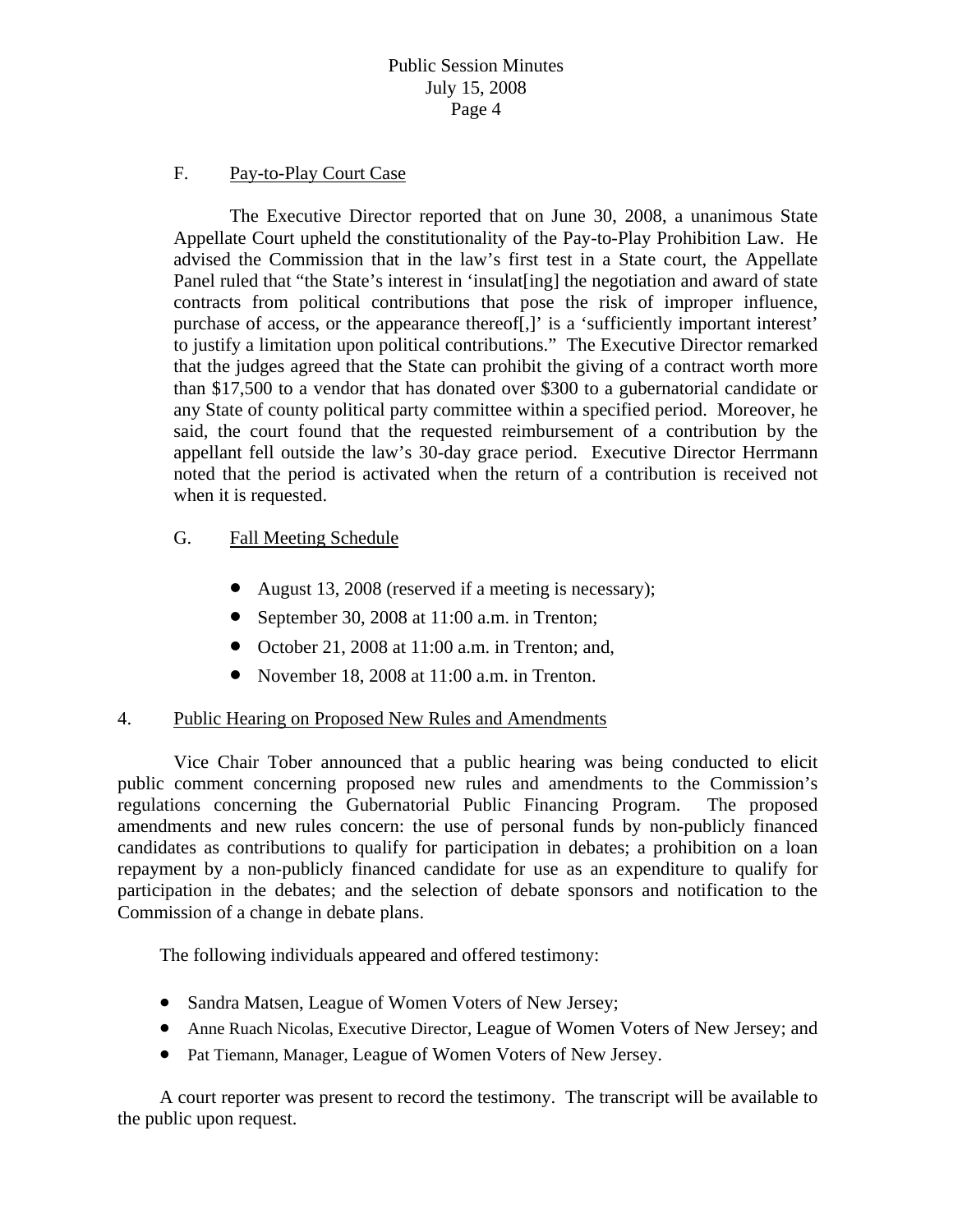On a motion by Commissioner Burstein, seconded by Commissioner Saunders and passed by a vote of 4-0, the Commission adjourned the public hearing.

# 5. Proposed Amendments to Implement Inflationary Campaign Cost Adjustments

 Legal Director Hoekje stated that at its June 17, 2008 meeting, the Commission approved the 2009 Cost Index Report, which presents the percentage of inflationary change in election costs which the Commission is required to calculate every four years prior to the next publicly-financed gubernatorial election. She added that the Commission is also required to calculate and make adjustments to gubernatorial thresholds and limits and nongubernatorial thresholds except the contribution reporting threshold by December 15, 2008. Legal Director Hoekje then reviewed the Commission's proposed amendments to the regulations to implement the inflationary campaign cost adjustments. She said that the method used to determine the inflation rate and arrive at the cost adjustment figures is more fully described in the 2009 Cost Index Report, issued July 1, 2008. Legal Director Hoekje indicated that if the proposed regulations implementing the adjustments are approved by the Commission at the July 15, 2008 meeting, staff will file the proposal with the Office of Administrative Law (OAL) and the proposal will be published in the August 18, 2008 edition of the New Jersey Register. She said that a public hearing will be conducted at the September 30, 2008 Commission meeting. The proposal containing the gubernatorial rules will become effective upon publication in the New Jersey Register on December 1, 2008. The proposal affecting non-gubernatorial candidates and committees will become operative on January 1, 2009.

The gubernatorial cost adjustments are provided in the following tables.

# **2009 Campaign Cost Index (NJCCI) Calculation**

As more fully described in the 2009 Cost Index Report, a total New Jersey Campaign Cost Index (NJCCI) of **13.31** percent has been calculated as set forth in the chart below:

| <b>Expenditure</b><br>Category          | Percent of 2005<br><b>General Election</b><br><b>Spending</b> | <b>Four-Year</b><br><b>Increase</b><br>In Costs | <b>Component of</b><br>Campaign<br>Index* |
|-----------------------------------------|---------------------------------------------------------------|-------------------------------------------------|-------------------------------------------|
| <b>Mass</b><br>Communication<br>Costs   | 83.7%                                                         | 13.0                                            | 10.88                                     |
| Other Campaign<br>Costs                 | 16.3%                                                         | 14.9                                            | 2.43                                      |
| <b>Campaign Cost</b><br><b>Increase</b> |                                                               |                                                 | 13.31                                     |

\*Percent of 2005 general election spending multiplied by four-year change in costs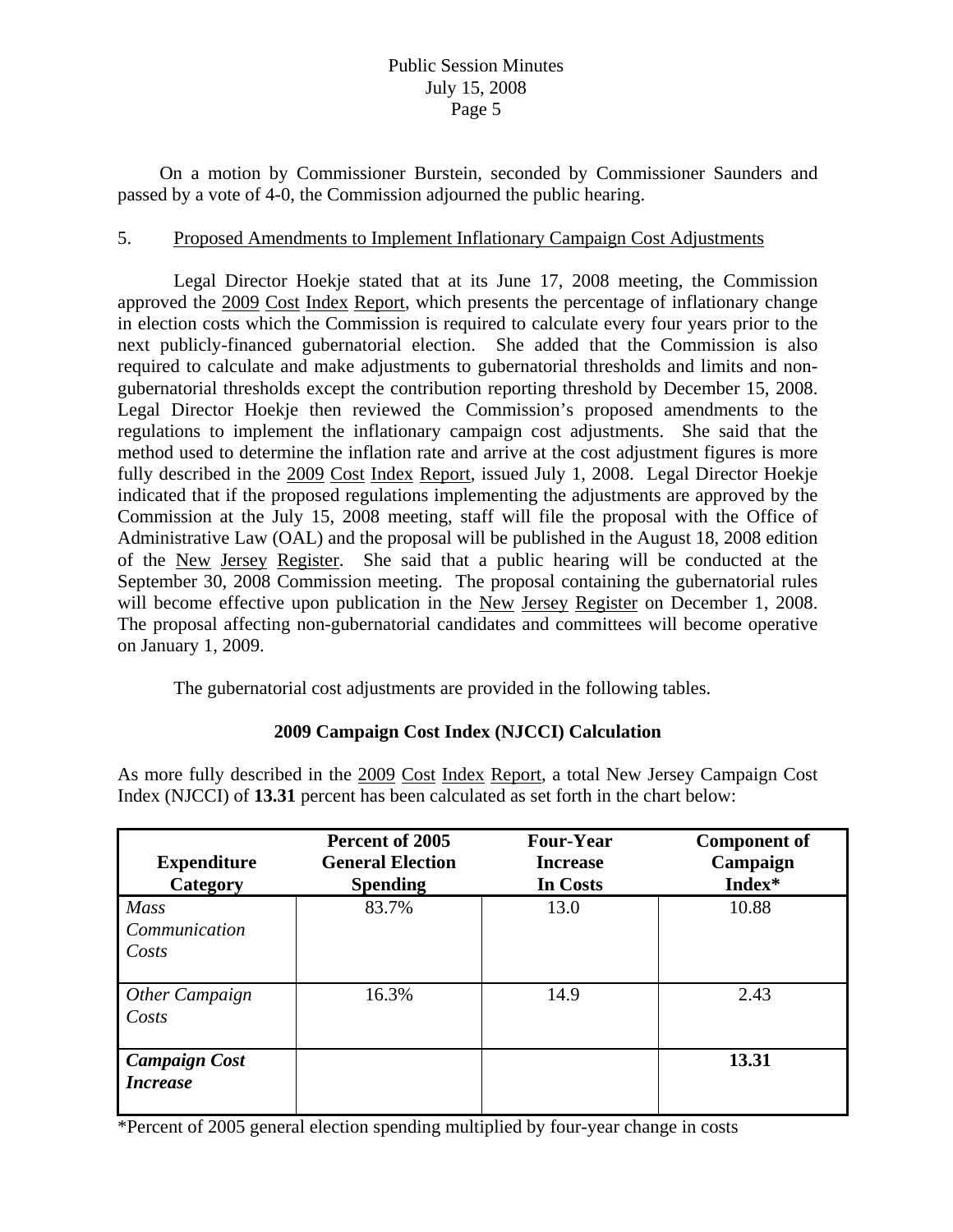Based upon the cost index multiplier, adjustments are recommended as follows:

|                                          |               | Cost<br><b>Index</b> |              | 2009 Rounded<br><b>Amount</b><br>(pursuant to N.J.S.A. |
|------------------------------------------|---------------|----------------------|--------------|--------------------------------------------------------|
| Limit/Threshold                          | 2005 Amount   | <b>Multiplier</b>    | <b>Sum</b>   | $19:44A-7.1b)$                                         |
| <b>Contribution Limit</b>                | \$3,000       | 1.1331               | \$3,399.30   | \$3,400                                                |
| Qualification<br><b>Threshold</b>        | \$300,000     | 1.1331               | \$339,930    | \$340,000                                              |
| <b>Amount not Matched</b>                | \$96,000      | 1.1331               | \$108,777.60 | \$109,000                                              |
| <b>Primary Public</b><br><b>Fund Cap</b> | \$2.7 million | 1.1331               | \$3,059,370  | \$3.1 million                                          |
| Primary Expenditure<br>Limit             | \$4.4 million | 1.1331               | \$4,985,640  | \$5.0 million                                          |
| <b>General Public</b><br><b>Fund Cap</b> | \$6.4 million | 1.1331               | \$7,251,840  | \$7.3 million                                          |
| General Expenditure<br>Limit             | \$9.6 million | 1.1331               | \$10,877,760 | \$10.9 million                                         |

# **2009 Gubernatorial Cost Index Adjustments**

# **2009 Adjustments for Non-gubernatorial Candidates and Committees**

|                                                                               | 2005 Amount | Cost<br><b>Index</b><br><b>Multiplier</b> | <b>Sum</b> | 2009 Rounded<br>Amount<br>(pursuant to N.J.S.A.<br>$19:44A-7.1b)$ |
|-------------------------------------------------------------------------------|-------------|-------------------------------------------|------------|-------------------------------------------------------------------|
| <b>Political Committee</b><br><b>Reporting Threshold</b>                      | \$1,800     | 1.1331                                    | \$2,039.58 | \$2,100                                                           |
| <b>Continuing Political</b><br><b>Committee Reporting</b><br><b>Threshold</b> | \$4,300     | 1.1331                                    | \$4,872.33 | \$4,900                                                           |
| 48-Hour<br>Notice/Contribution<br><i>Threshold</i>                            | \$1,000     | 1.1331                                    | \$1,133.10 | \$1,200                                                           |
| 48-Hour<br>Notice/Expenditure<br><b>Threshold</b>                             | \$1,000     | 1.1331                                    | \$1,133.10 | \$1,200                                                           |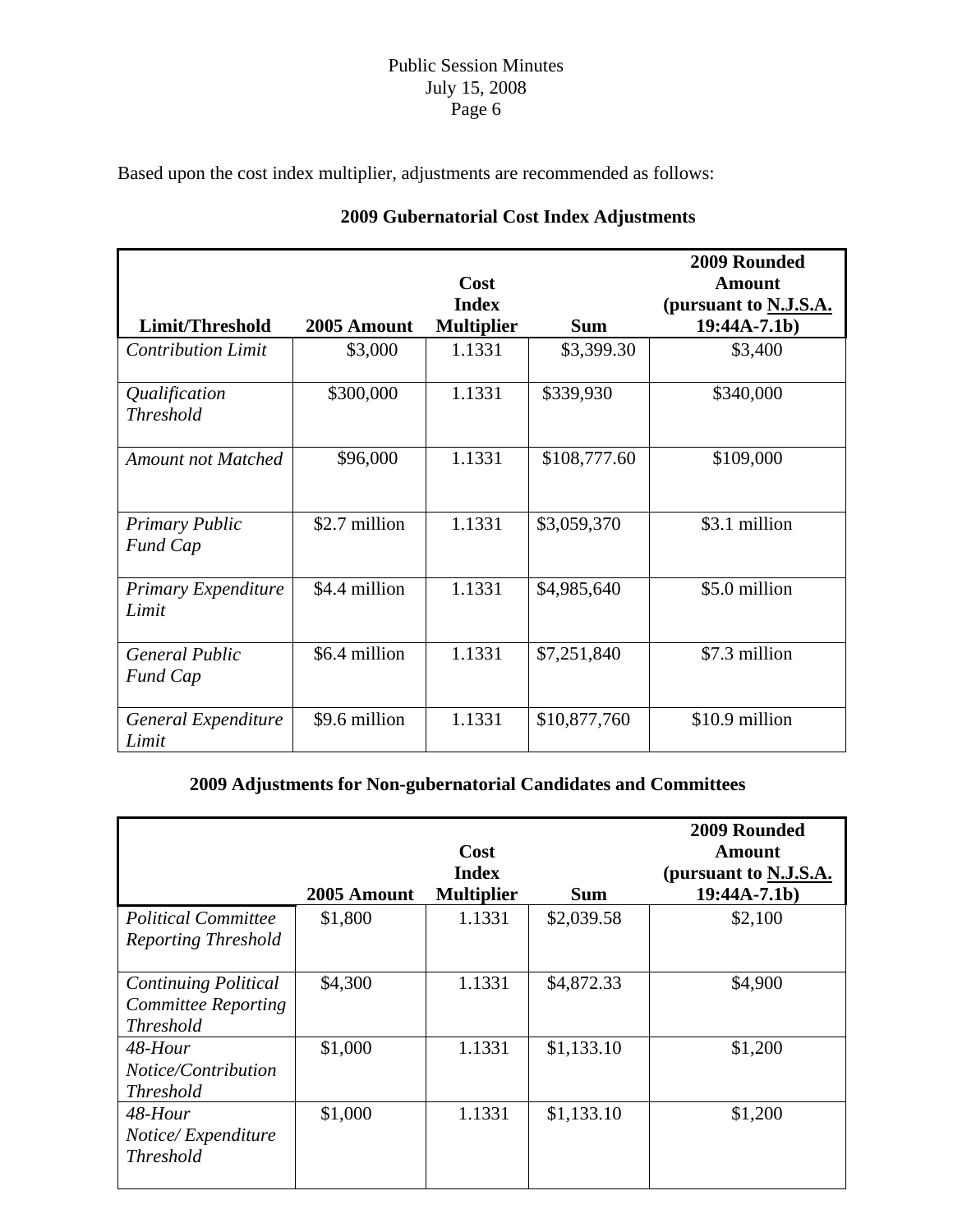| Joint Candidates   | \$6,700  | 1.1331 | \$7,591.77  | \$7,600  |
|--------------------|----------|--------|-------------|----------|
| Committee          | \$9,700  |        | \$10,991.07 | \$11,000 |
| <i>Thresholds</i>  |          |        |             |          |
| Form A-3 Threshold | \$4,300  | 1.1331 | \$4,872.33  | \$4,900  |
|                    |          |        |             |          |
|                    |          |        |             |          |
| Form A-1 Threshold | \$3,500  | 1.1331 | \$3,965.85  | \$4,000  |
| & School Board/    |          |        |             |          |
| Write-in Threshold |          |        |             |          |
| Independent        | \$1,000  | 1.1331 | \$1,133.10  | \$1,200  |
| Expenditure        |          |        |             |          |
| <b>Threshold</b>   |          |        |             |          |
| Section 20.1       | \$6,000  | 1.1331 | \$6,798.60  | \$6,800  |
| Penalties          | \$12,000 |        | \$13,597.20 | \$13,600 |
|                    |          |        |             |          |
| Section 22         | \$6,000  | 1.1331 | \$6,798.60  | \$6,800  |
| Penalties          | \$12,000 |        | \$13,597.20 | \$13,600 |
|                    |          |        |             |          |

 Legal Director Hoekje stated that pursuant to legislation enacted in 2004, the Commission was to recommend adjustments to non-gubernatorial contribution limits.

 On a motion by Commissioner Burstein, seconded by Commissioner Saunders and passed by a vote of 4-0, the Commission proposed amendments to the regulation to adjust gubernatorial thresholds and limits and to adjust non-gubernatorial thresholds.

#### 6. Advisory Opinion Request 02-2008

 Legal Director Hoekje stated that the Commission received a request for an advisory opinion from Lynn Schundler, Esq., on behalf of the Schundler for Governor 2001 Primary Election Campaign, the single candidate committee of Bret Schundler, a gubernatorial candidate in the 2001 primary election. She said that Ms. Schundler has asked that the 2001 Primary Campaign, which has continued to file quarterly reports with the Commission to report outstanding obligations, be permitted to file a final report to disclose zero obligations. She noted that a supplemental memorandum signed by Bret Schundler on behalf of the 2001 Primary Campaign was also received.

 According to the Legal Director, the opinion request queried whether or not a publicly-financed gubernatorial candidate may terminate postelection reporting of outstanding obligations based upon the theory that the obligations are no longer enforceable in the State of New Jersey.

 Staff recommended that the Commission advise the gubernatorial candidate that absent legislative guidance and in view of the significance of the contribution limits to the gubernatorial public financing programs, the 2001 Primary Campaign must continue to file postelection quarterly reports to report its outstanding obligations incurred relevant to the 2001 primary election.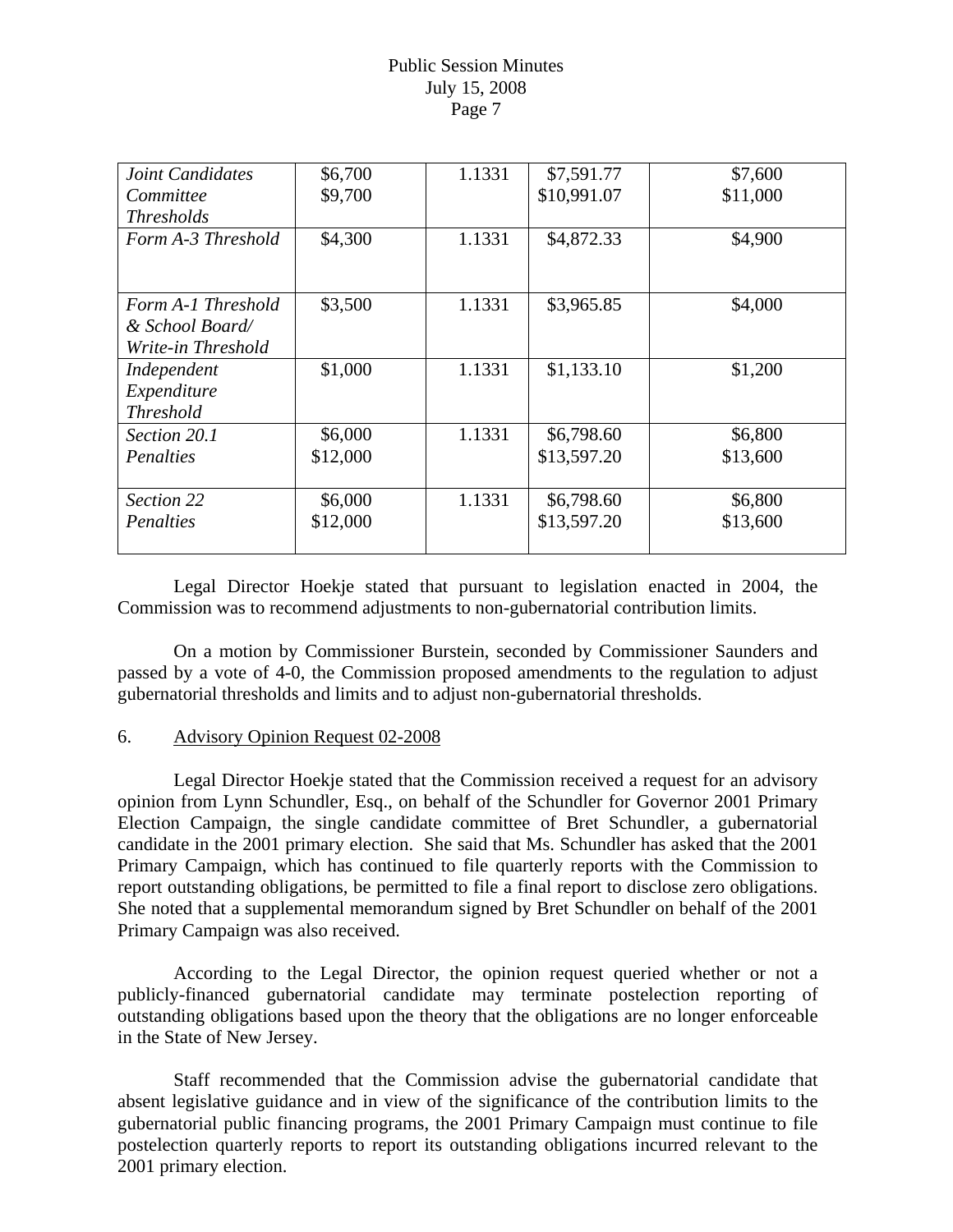Lynn Schundler, Esq., on behalf of the Schundler for Governor 2001 Primary Election Campaign, spoke to the Commission regarding the Advisory Opinion Request. Ms. Schundler reiterated the points made in the request submitted by the campaign. She mentioned that the campaign has made every effort to repay the debts, that the creditors in question were repaid a substantial portion of the debt, but that the campaign is unable to raise any more funds and has an approximate balance of \$6,000. Ms. Schundler stated that the statute of limitations has run out on the debts and therefore the Commission should no longer consider them as an obligation of the campaign.

 Commissioner Burstein asked for an explanation of the policy reason for not allowing the Schundler Campaign to close the account.

 Legal Director Hoekje stated that at present the Commission has no statutory or regulatory authority to permit the campaign to close its books and discontinue reporting. The Legal Director added that there is also a concern for protecting the contribution limits.

 Chair English said that at this point the Commission is inhibited by statute and regulation from making an affirmative decision in favor of the Schundler request.

 Vice Chair Tober asked whether or not there is an issue of the vendor providing advertising with the intention of forgiving the debt down the road, thereby circumventing the contribution limits.

 Ms. Schundler stated that she appreciated the Commission's concern that it could constitute a way around the contribution limits. She said, however, that in this case the vendor could have forgiven the debt prior to the statutory limit expiring, but did not.

 Commissioner Saunders asked about the balance in the Campaign and what would happen to any left-over money if the Campaign account was closed.

 Ms. Schundler stated that about \$6,000 remained in the account and that it would be returned to the State upon the account being closed. Otherwise, she said, the account would be open in perpetuity.

 Commissioner Saunders said that it makes no practical sense to keep the account open and for the campaign to keep reporting. He asked if any other past campaigns are in the same situation.

Legal Director Hoekje said that the 1993 Edwards Campaign is still reporting.

 Commissioner Burstein said that the Commission needs to go back to the drawing board on this issue. He suggested that staff draft regulations that would include standards and guidelines for allowing campaigns to close accounts under similar circumstances.

 The Commission asked Ms. Schundler if she would grant the Commission an extension on responding to the request.